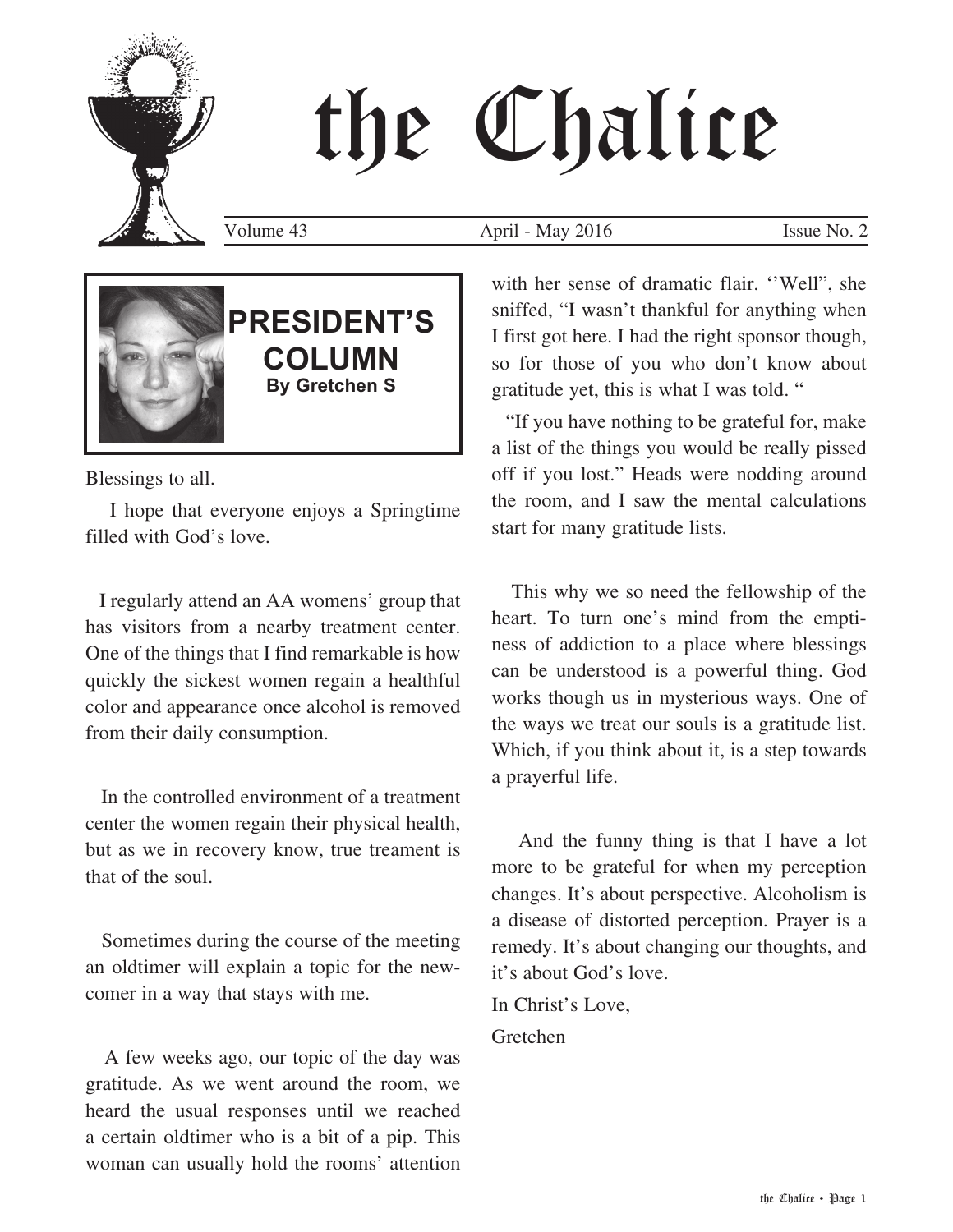

### **CHAPLAIN'S CORNER Fr Duesterhaus**

 In this Easter Season as we await the great festival of Pentecost, so often we hear of the Gifts of the Holy Spirit. The Gifts are very important, but so often we forget of the Fruits of the Holy Spirit. St. Paul writes to the Galatians (5:22-23): "But the fruit of the Spirit is love, joy, peace, longsuffering, gentleness, goodness, faith, meekness, temperance: against such there is no law."

 I would like to focus on just two fruits: peace and joy. Our faith in Jesus Christ should bring us peace and joy. Our participation of the sacraments brings us peace and joy. We need to share our faith through peace and joy.

 This does not mean that we will be always skipping down the aisle every day or that we will 'be happy' in the world's version of things, but rather we will have that inner strength the world cannot take away.

 True peace is that inner strength coming from the Lord's graces that allows us to go forward amidst the world's storms and not be afraid.

 True joy comes from knowing that our successes are not our own, but just a share in working with the Lord's plans. True joy comes from knowing that we are cooperating with the larger plan of salvation and our personal sufferings truly have an effect.

 Live all the Fruits of the Holy Spirit, but especially at this time, live peace and joy.



### **EDITOR'S NOTE Mike Sanders**

 **Cleveland Retreat** Registration for the 2016 Annual Retreat (formerly called Convention) appears in this edition. I am looking forward to the presentation regarding Sister Ignatia – it's my personal belief that none of us would be reading The Chalice had AA never been formed. Further, I don't think AA would have been successful without the input from Sister Ignatia. In addition, we look forward to the possibility of seeing Dr. Bob's House in Akron as part of this year's retreat. Having been there, and to his grave, I can assure you the experience will touch you deeply.

 **Election** Bio information for our two nominees is in this edition. Both Bruce and Vince currently serve on the Board. The election will be held at the Retreat in Cleveland; by-laws do not permit absentee ballots. The nominee with the majority vote will be President and the runner up winner will be Vice President. The Board will accept floor nominations for seats to the Board of Directors at the Retreat. If you're interested in becoming a member of the Board of Directors contact Jim B. or myself for information regarding qualifications and duties.

**Dues** Some of you have forgotten to pay your annual dues. You can pay via the website or by using the mail in form in this issue. Ask in your meetings if dues paying members are not receiving their Chalice and let me know ASAP. We understand that life in sobriety can be financially difficult at times. If this is your reality, let Jim B.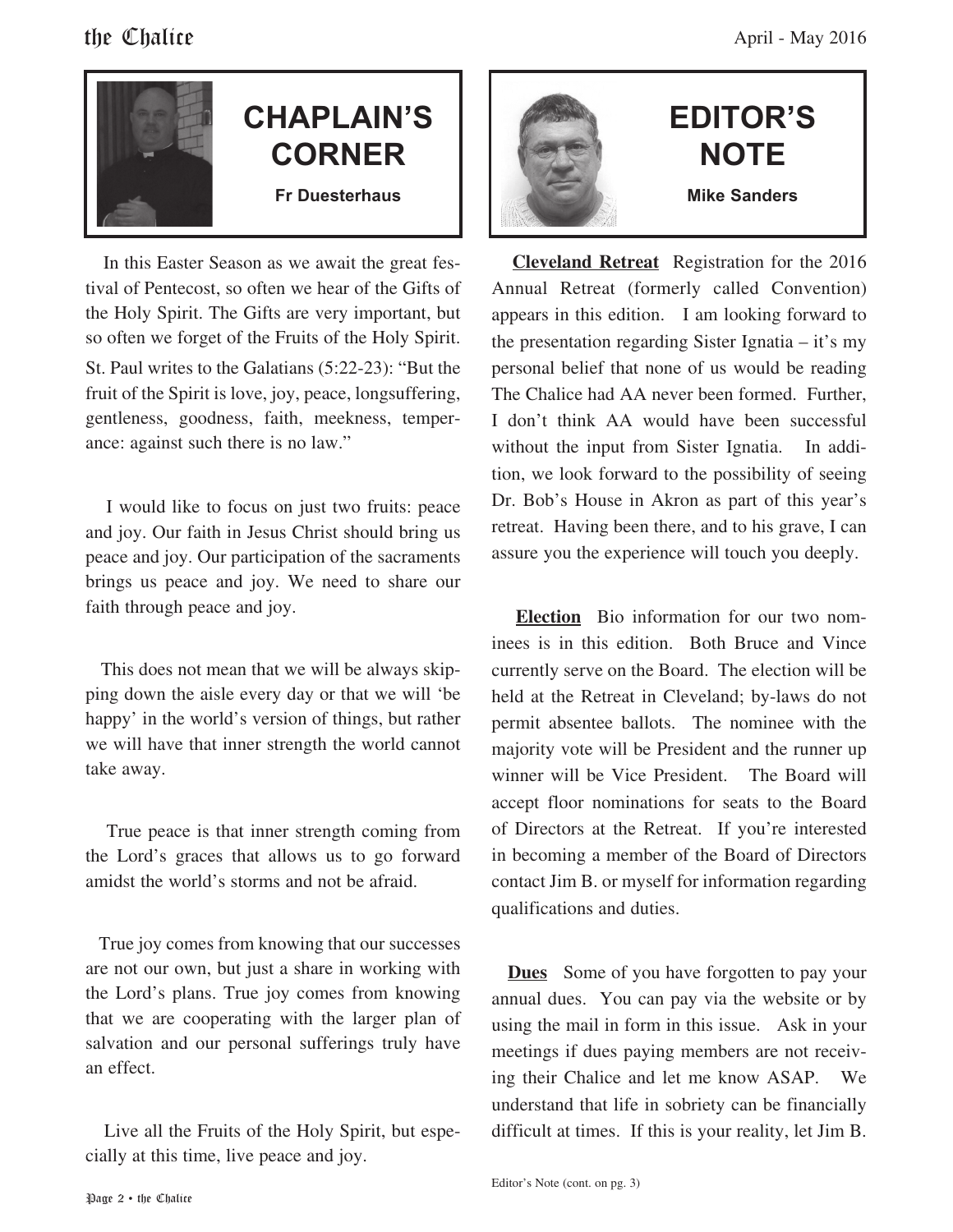Editor's Note, (cont. from pg. 2)

or I know ASAP. Shortly, we will begin dropping non-paying individuals from mailing lists as it's only fair to those who pay their dues. Thank you to those who have paid.

 **Fr. Doug** The second installment of Father's first person experience with God's Mercy appears in this issue. Dear Calix Chaplains, feel free to send to me your experiences for publication.

### **SECOND CHANCES AND NEW BEGINNINGS**

*Fr. Douglas McKay OFS, Chaplain, Grey's Ferry (Philadelphia)*

 Born in Ireland, Mary Ryan came for the Sacrament of Reconciliation in her wheelchair, saying, "Oh God of second chances and new beginnings, here I am again." With her Irish eyes smiling, she continued, "Father, I don't know why the good Lord puts up with the likes of me."

"He loves you, Mary, that's why!" I said.

 "He *must* love me to put up with the likes of me."

 In this Calix article, I write the story about God's love putting up with Stanley J who took to heart the Lord's everlasting mercy for second chances and new beginnings.

 Several years ago, separated from his wife and family, Stanley asked if he could live in our Ministry House to help him overcome drug addiction. After approval from our Board of Directors, I answered: "Ok, Stan, you can live in Our House, but you must attend the weekly Calix gatherings, come to our Mass, and meet me for spiritual direction."

"I will, Father."

 "And promise me, Stan, that you won't bring the devil into our recovery home by using drugs again."

 "I promise, Father; I'm sick of Satan's poison," he said. Then he rubbed his swollen belly.

 Taking a Miraculous Medal, I placed it over him, saying "Welcome to Our House!"

 He did well with us for several months. Like most addicts, however, when he felt better, he began using again. The red flags were flying: missing Calix meetings, skipping spiritual direction, and not wearing his medal—a dead 'giveaway'. I discovered that he was conniving, lying, and hanging on corners with other addicts.

 Finally, I sat down with him saying, "Stanley, you have to go!"

 "I know, Father, I'm sorry." Then a tear rolled down his face.

 I got a real sense of how God felt when He expelled Adam and Eve from the Garden of Eden.

I t was heart wrenching!

 Some months after he left us, Stanley got clean again and resumed attending Calix meetings. Eventually he asked, "Father, can this prodigal son come home?"

 Sensing his sorrow and presuming that the Board of Directors would agree, I said, "Of course!" As I hugged my friend, he sobbed and trembled. Holding him tightly, I got chills, 'God Bumps,' and felt Our Father's unconditional love.

 After a long embrace, he said, "From now on, Father Doug, I'm Stanley 'Drugless.' I mean it this time. For too long I kept 'one foot in the grave and one foot on a banana peel.' No more drugs!"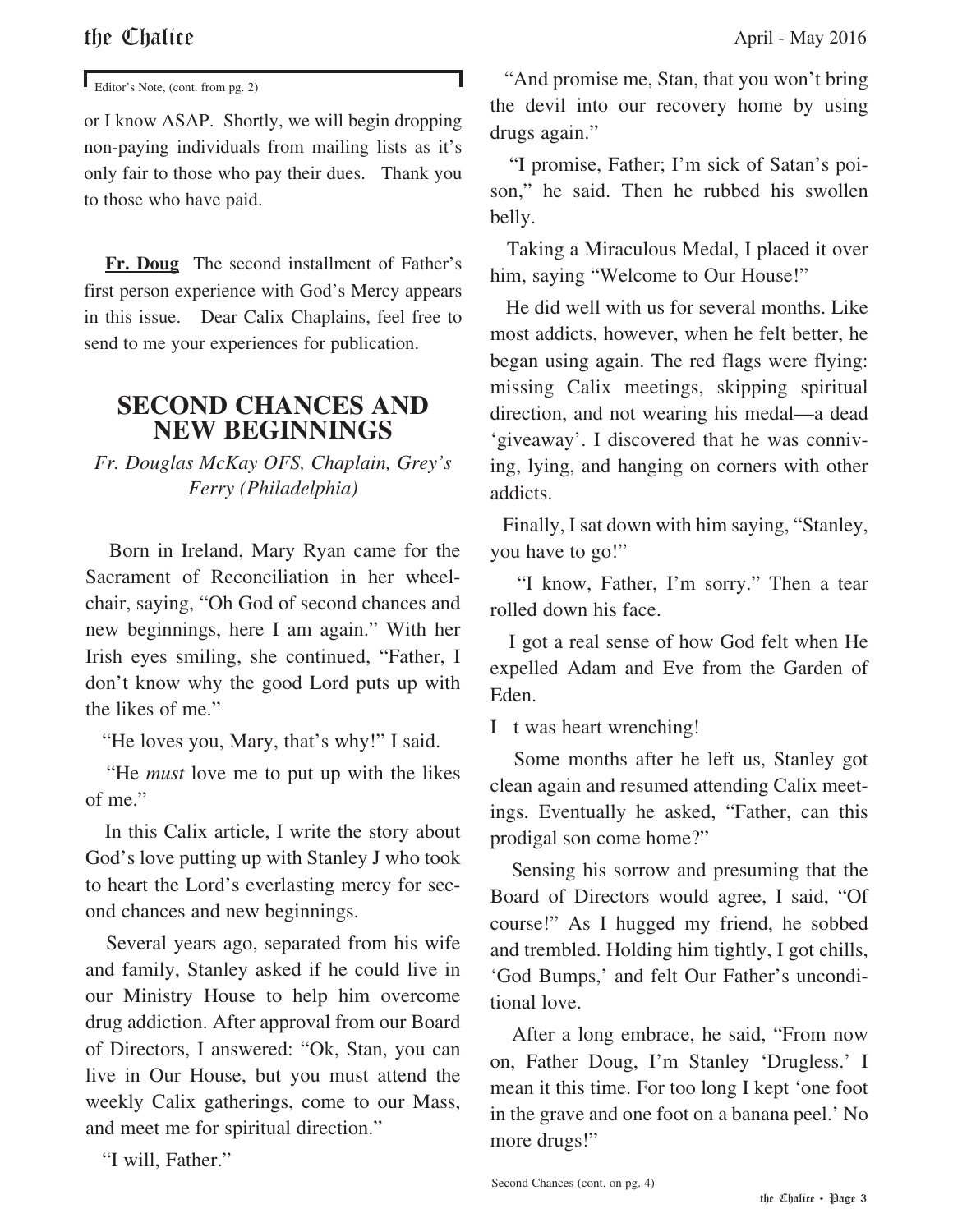### the  $\mathbb{C}$ halice April - May 2016

Second Chances, (cont. from pg. 3)

"Show me, Stanley, don't tell me."

 Then I placed another medal around his neck. He kissed it, blessed himself, and wore it outside his shirt for all to see. He called himself the 'Patroller of the Medal.'

 "Where's your medal?" he would ask other recovering residents. "If you don't have one, get one from Father, and the sooner the better."

Stanley had many God-giving talents. He played the guitar and sang Country Western songs. He composed and sang about 'Crack' houses. Boy, did he make us laugh! He was an automobile mechanic and licensed to drive tractor trailers. With the right tools and materials, he could even build a mansion.

 One day, he was repairing the skylight in the ARC, our Addiction Resource Center. With his whole being radiating in the sunlight, he said, "I've seen the light!"

"You mean the Bud Lite?" I asked.

 "No Father, get with the program. I mean the Christ Light!"

 We even got a picture of his brilliant image that we posted on our Calix bulletin board.

Not long after the glorious scene, Stanley 'picked up' the street drugs again and left Our House.

We all felt bad, but I knew he felt worse.

 Often I saw him on street corners copping drugs. One day I came across him resembling an Auschwitz survivor. I picked him up for a 'Take Out' breakfast. We parked on Oakford Street where we had both grown up. Drinking Dunkin' Donuts coffee, he said, "I can't believe I'm back in my misery. Drugs are killing me. I don't understand, Father, why I do what I hate?"

I quoted to him the popular section of

Romans 7, "For I do not do the good I want, but I do the evil I do not want…. Miserable one that I am! Who will deliver me…? Thanks be to God through Jesus Christ our Lord."

 "Yeah.… I see the truth now.… I fell because I took my eyes off Jesus and made drugs my Lord," he said. Then he bit into his egg, bacon, and croissant sandwich.

 "Well, Stan, put your eyes back on our Lord…. It's the bounce that counts."

 Determined to get clean and sober minded, he began living with his beloved sister, ReRe, in New Jersey. By so doing he removed himself from temptation. He did well until he visited Grays Ferry. Then, at first, one of the street dealers offered him free drugs. With temptation overwhelming him, he took them.

Sadly, after months on the streets, Stanley overdosed.

 At the Hospital of the University of Pennsylvania, he was unconscious when I visited him. Believing that he was near death, I prayed the Prayers for the Dying and blessed him with the Matt Talbot relic. Suddenly, he opened his eyes, recognized me, and then drifted back into unconsciousness.

 To my surprise, he was soon released from the hospital. Again he wanted to return to Our House. "Why not live with ReRe?" I asked. "She's family."

 "Because I want to go to daily Mass, be with the guys, and be with you, too, Father. Besides, I need to put my life back in order. I thought I was going to die this time."

 "Stanley, you are going to die, and you have received another second chance." I rubbed his swollen stomach "By His mercy, when your last chance comes, just take His outstretched hand and go home."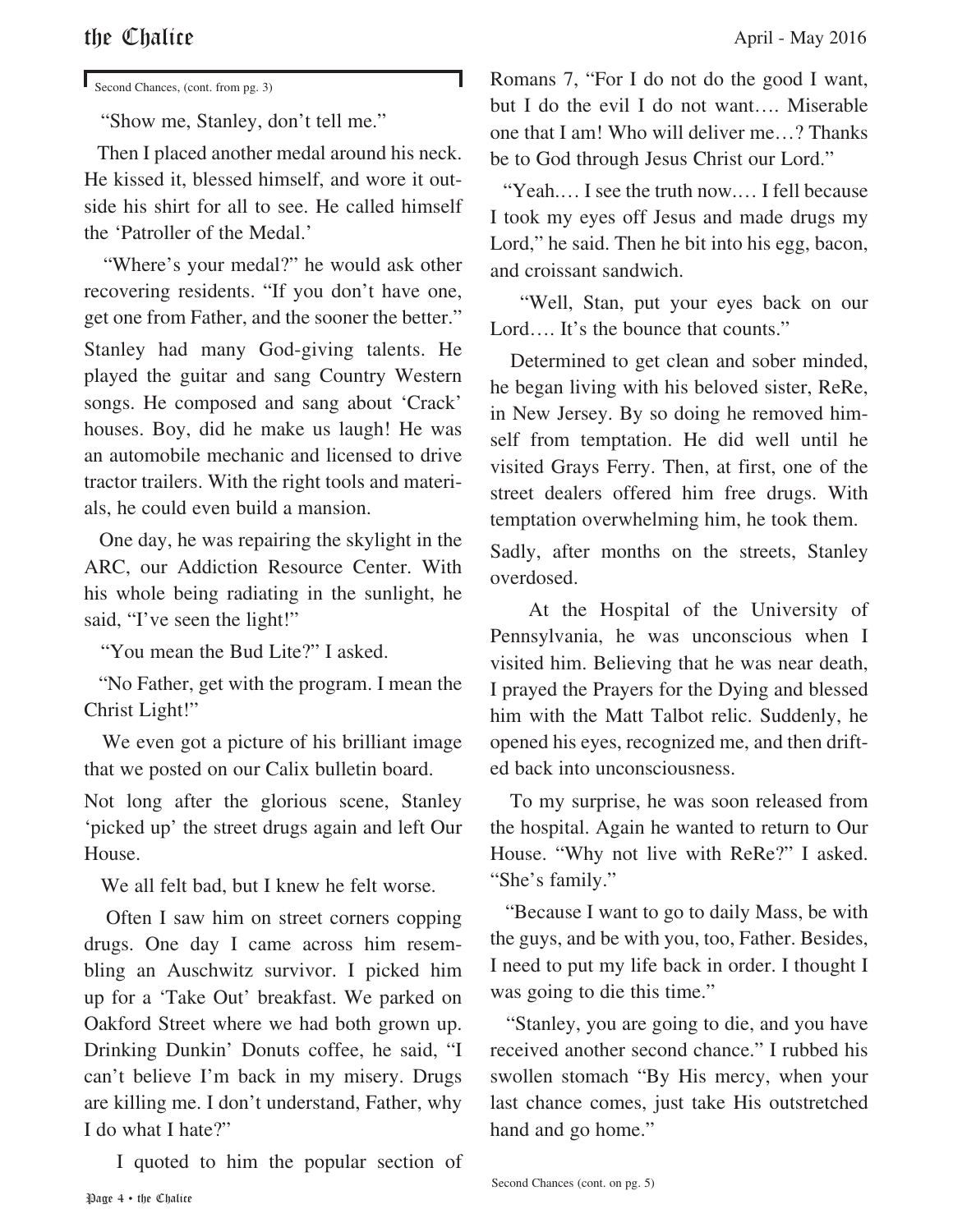Second Chances, (cont. from pg. 4)

 Back at Our House, in his sick bed, he wore his Miraculous Medal and clung to his rosary. Our recovering residents cared for his personal needs. God bless them! Growing worse, he was placed in a nursing home.

 On Thursday, January 7, 2016, ReRe called and told me that Stanley was in Chestnut Hill Hospital. With my busy schedule, I planned to visit him that Saturday. On Friday, after our morning Mass, I felt compelled to go right away.

 On entering his hospital room, I knew that he wasn't meant long for this world. ReRe sat crying at her brother's side. He was nailed to his death bed, moaning, groaning, squirming. With bloodshot eyes, he gasped for breath revealing his black vaulted mouth and parched stony tongue. In my heart, I could hear Jesus crying out: "Stanley, for you, I thirst!"

 "Jesus, mercy! Mary, help!" I prayed in my heart.

 After hugging ReRe, I placed the Blessed Sacrament on his chest and prayed the Prayers for the Dying. When I finished the Sacred Rite, I whispered, "Take His outstretched hand, Stan, and go home."

 He nodded slightly. Then I recited the short form of the Divine Mercy Chaplet, blessed him with the Matt Talbot relic, and prayed three times, "Oh Mary conceived without sin, pray for him who has recourse to you."

 Kissing him on the forehead, I said, "I love you, Stanley."

 When I returned to Grays Ferry, his brother Danny called me saying, "Stanley went home around the three o'clock hour." (A good Friday, January 8, 2016. Sixty-two years old.)

"Amen! Alleluia!" I responded with joy and

sorrow.

 The day before the funeral, I finished reading the *Doves of Galilee*, a book about the Twelve Apostles. The author, Vincent Iezzi, OFS, symbolized the deaths of the apostles by using images of doves ascending to heaven for their new and eternal home.

 The next day at Stanley's viewing, I stood in amazement when I saw inside the blue lining casket images of pure white ascending doves and these inscribed words: *"Going Home."*

 Taking it all to heart, I thought: *Is it odd, or is it God?*

 Before the closing of the coffin, ReRe placed into her dear brother's right hand, the Miraculous Medal—his passport for *Going Home*.

 "Eternal rest grant unto Stanley, O Lord, and let perpetual light shine upon him."

 There's a story about a monk who was hoeing his garden. A woman interrupted him, pointed her bony finger through the iron gates, and asked, "Father Monk, what do you do in there all day long?"

 The holy man stood up straight, wiped his sweaty brow, and answered, "Well, good woman, we fall down, and we get up; we fall down, and we get up."

 Like our beloved Stanley J, no matter how many times we fall down, fall down into sin, then we just get up, get up into the grace of the Lord's everlasting mercy for second chances and new beginnings.

 Father Douglas McKay, OFS Chaplain, Grays Ferry Unit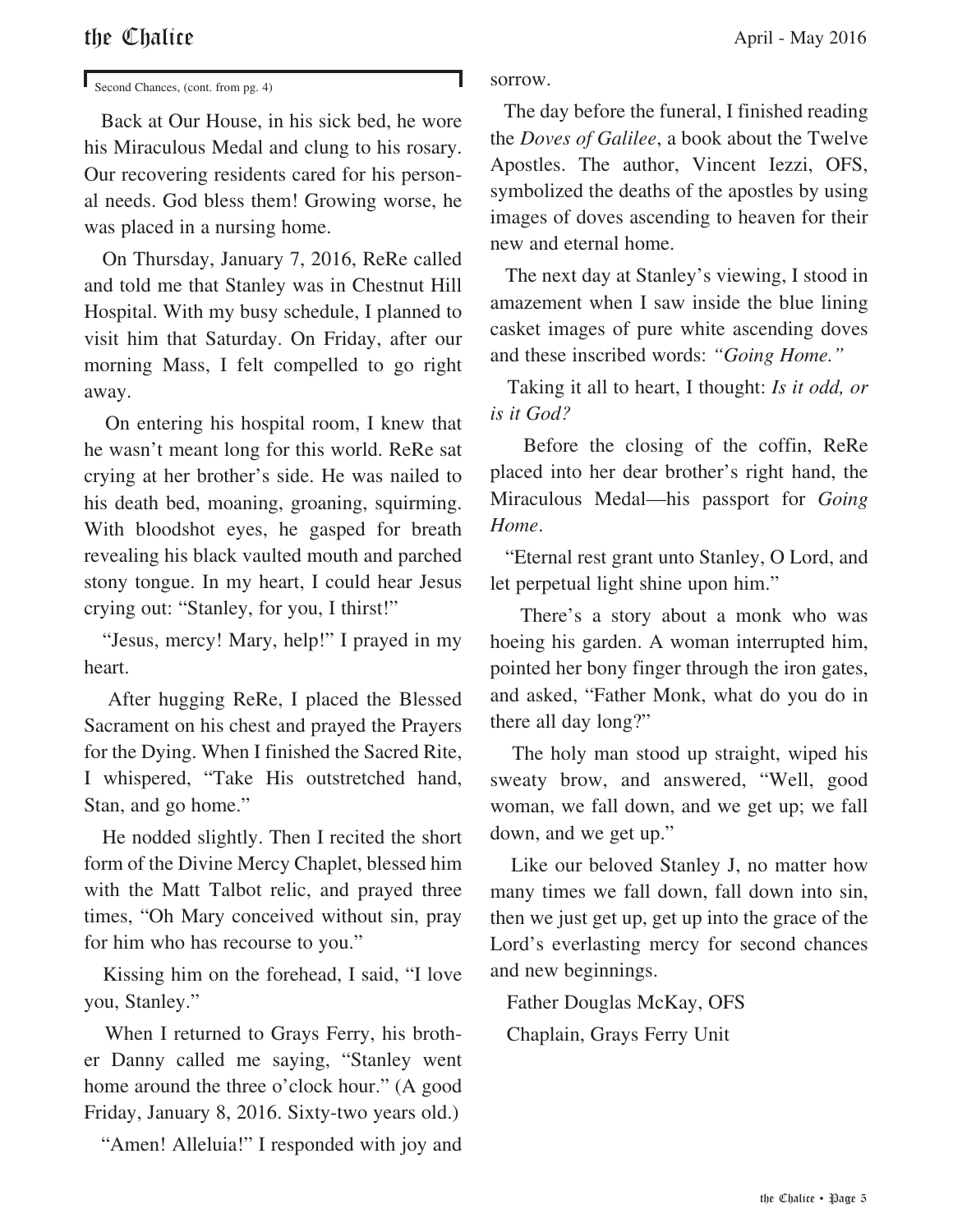### **Nominated for President/Vice President**

### **Biography Vince L.**



 Vince L joined Calix in the summer of 2011. Each week he would drive from Delaware to Gray's Ferry in Philadelphia bringing with him a cadre of people in recovery who had an interest in a Catholic supplement

to the Twelve Steps. He approached the bishop of the Diocese of Wilmington for approval of a Delaware unit and held the first Calix meeting in on May 25, 2012.

 Returning to active weekly participation in the Church in West Chester, PA in 1988 he began a new journey into his Catholic roots. He found devotion to perpetual adoration a mainstay in his life and recently finished a twelve year commitment of one hour a week. In 1992 he joined as a volunteer the Missionaries of Charity and discerned in the next few years that the priesthood was not his vocation – rather his vocation was to the married life. He is active in pre-cana for the diocese with his wife Becky.

 He remains active in recovery programs, primarily AA while growing the apostolate of Calix for those interested in finding the cup that sanctifies. Currently, he is working a few Spanish speaking AA members who are attempting to start a Spanish Calix unit in the Diocese. A long time member of AA contacted him in April 2016 to start a second Calix unit in Northern DE.

 He looks forward to serving the Society as role as either President or Vice-President. He will focus on updating the website and national outreach to new units.



### **Bruce G., Northern Virginia**

 Bruce is a "cradle Catholic" who abandoned the practice of the Faith when he entered the Army as a teenager in 1979. He returned to the Faith in order to marry

his wife, Mary Anne in 1995, and received the Sacrament of Confirmation as an adult at the age of 33. Bruce marks his full return to the Catholic Church with a confession he made in December 1999, his first after a more than 20-year hiatus.

 Bruce's faith journey continued with his entry into the recovery rooms in August 2011. He joined Calix in April 2012, after seeing a reference to the society in Father Emmerich Vogt's 12-Step Review. He attended his first Calix meeting in York, PA that same year. Bruce and his sponsor participated in the inaugural meeting of the Ellicott City, Maryland Calix unit on February 16, 2013 at the Our Lady of Perpetual Help Catholic Church rectory. Father John Rapisarda presided as chaplain, and began the meeting by praying the Chaplet of Divine Mercy, a practice that continued with each subsequent meeting.

 After a year participating in regular meeting s with Ellicott City, Bruce and two other men founded a new "Northern Virginia (NoVA)"unit at Loudoun Club 12 in Leesburg, VA on January 11, 2014. Loudoun Club 12 is a private, non-profit organization devoted to the recovery of alcoholics and drug addicts and their families that hosts meetings and social events for AA, NA, Al-Anon, Alateen, ACA and other 12-Step groups. The Calix NoVA unit continues to meet at Club 12, and it opens its meetings with The Chaplet. It also continues to attract new members and has spawned a second meeting within the Diocese of Arlington at the Unity Club in Falls Church, VA. In October 2014, Father Michael R. Duesterhaus, from the Arlington Diocese became the Calix Society Chaplain.

Last year, the Ellicott City and NoVA units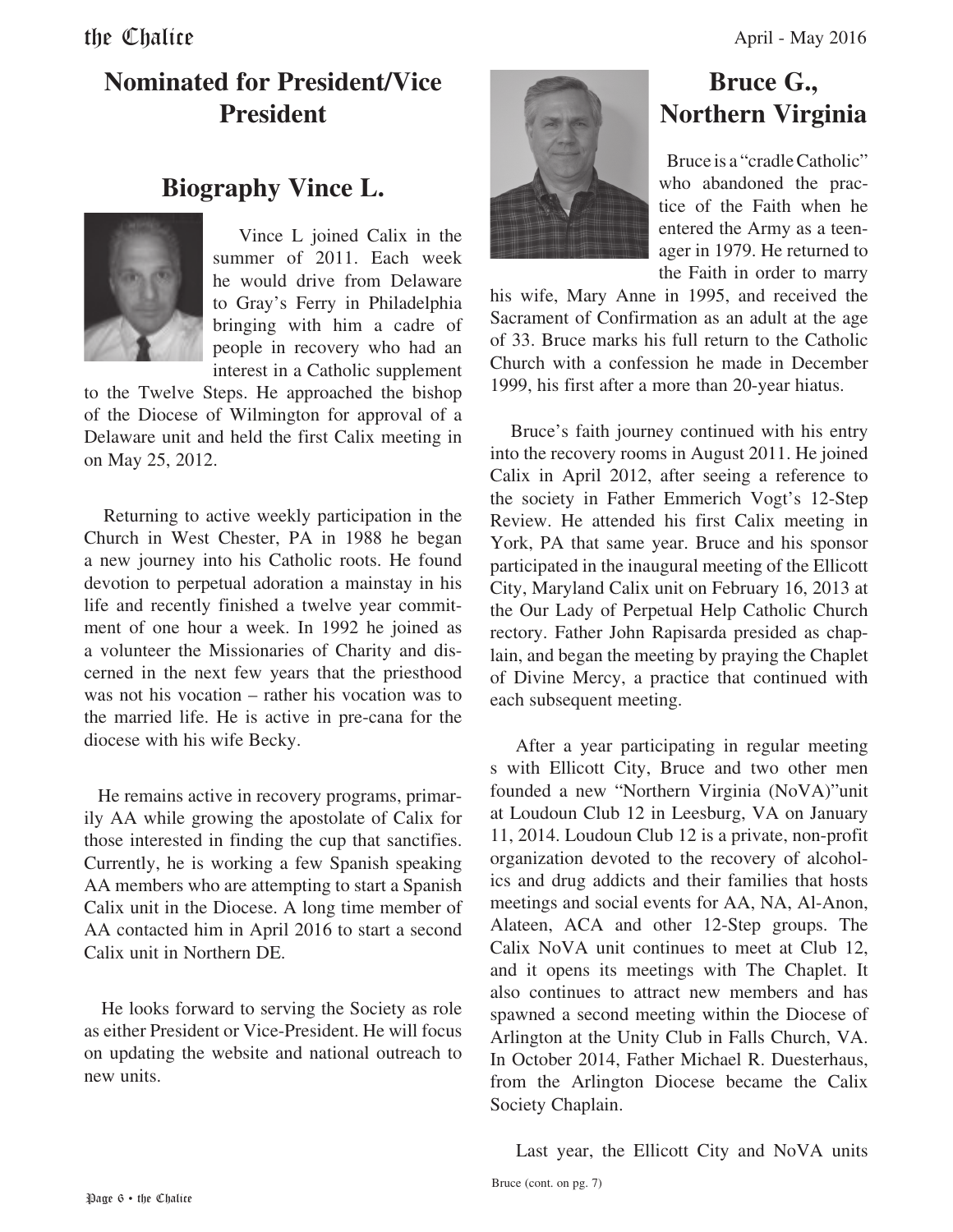Bruce, (cont. from pg.  $6$ )

co-hosted the 59th Annual Calix Convention and Retreat at Mount St. Mary's University in Emmitsburg, MD. Originally involved in program planning, Bruce assumed responsibility for chairing the convention after the untimely and unexpected death of his close friend James F. O'Keefe. Bruce also succeeded Jim as a member of the Calix Board of Directors.

 At the request of the Board, Bruce currently serves as Calix' Vice President, completing Marlene K's two-year term. He is actively working with other Board members on revamping the Calix Society website. He is also a periodic contributor to The Chalice.

| Registration Information<br>59th Annual Calix Retreat                                                                                                                                                                           | Friday,<br>Sunday, | September 16 to |
|---------------------------------------------------------------------------------------------------------------------------------------------------------------------------------------------------------------------------------|--------------------|-----------------|
| Cleveland, Ohio                                                                                                                                                                                                                 | 2016               | September 18,   |
| The Retreat is being held at the Jesuit Retreat House in Parma,<br>Ohio which is approx. 20 minutes south of Cleveland<br>http://www.jrh-cleveland.org/                                                                         |                    |                 |
| ❖ Registration fee is \$200 for the full 3-day event                                                                                                                                                                            |                    |                 |
| ❖ Please note all rooms are single person occupancy                                                                                                                                                                             |                    |                 |
| ❖ Preliminary agenda includes a trip to Dr. Bob's house in Akron, a<br>banquet dinner, and talk on Sr. Ignatia. More details coming<br>soon!                                                                                    |                    |                 |
| There are two ways to register:                                                                                                                                                                                                 |                    |                 |
| 1. Fill out a printed copy of this form and send it to The Calix<br>Society, P.O. Box 9085, St. Paul, MN 55109 along with a check or<br>money order made payable to The Calix Society                                           |                    |                 |
| 2. Download the form at www.calixsociety.org under the<br>"resources" tab. Fill out the form and email it as an attachment to<br>Calix_Convention@yahoo.com. Then go to the "store" tab and use<br>PayPal to send your payment. |                    |                 |
|                                                                                                                                                                                                                                 |                    |                 |
| <b>Registration Form</b>                                                                                                                                                                                                        |                    |                 |
|                                                                                                                                                                                                                                 |                    |                 |
| Name: the contract of the contract of the contract of the contract of the contract of the contract of the contract of the contract of the contract of the contract of the contract of the contract of the contract of the cont  |                    |                 |
| Address:<br>City:                                                                                                                                                                                                               |                    |                 |
| $\mathbf{Zip:}$<br>State:<br><b>Contract Contract Contract</b>                                                                                                                                                                  |                    |                 |
| Email address:                                                                                                                                                                                                                  |                    |                 |
| Phone number:                                                                                                                                                                                                                   |                    |                 |
| I am interested in visiting Dr. Bob's house                                                                                                                                                                                     | Yes                | No              |
| I require handicapped access                                                                                                                                                                                                    | Yes No             |                 |
| I have special dietary requests                                                                                                                                                                                                 | Yes No             |                 |
| If yes, please circle, if appropriate, or explain below:                                                                                                                                                                        |                    |                 |
| gluten-free<br>vegetarian                                                                                                                                                                                                       | vegan              |                 |
|                                                                                                                                                                                                                                 |                    |                 |

Mary S. at (216) 287-7291 or email Calix\_Convention@yahoo.com

Calix Society **Date: \_\_\_\_\_\_\_\_\_\_ International Headquarters P.O. Box 9085 (800) 398-0524 St. Paul, MN 55109** NEW! Matt Talbot Prayer/Relic Card. Color cards contain prayer for Matt's canonization, prayer asking for Matt's intercession and a piece of relic cloth that was ouched to a 1st Class relic making it a 3rd class. \$1.00 ea NEW!Audio Version of Recovery meditations on the Stations of the Cross by Msgr. Harrington and narrated by Gerard King\*\* \$6.00 Ppd Calix and the Twelve Steps by Fr. Arnold Luger \*\* SPANISH EDITION \*\*  $\frac{\$9.00}{\$od}$ Ppd  $Calix. What and Why ** SPANISH EDITION **  $$1.00$$ ea Matt Talbot sculpture See flyer under "resources". Send an email to help@phillycalix.com before ordering to arrange for local pickup in Philadelphia and save the shipping cost. \$75.00 Ppd Matt Talbot sculptures for the UK. Due to shipping costs we need to add \$10 US to the \$85.00 cost. Ppd Calix Banner - with pole and rope to hang it  $$50.00$ Ppd Calix Banner - without pole and rope  $$40.00$ Ppd Sister Ignatia DVD. Documentary on the life of Sr. Ignatia and her role in early AA \$19.00 Ppd Recovery Meditation On The Stations of The Cross by Msgr. Harrington. Great resource for your meetings during Lent! \$5.00 Ppd Heaven's Homecoming by Fr. Douglas McKay (Grays Ferry Spiritual Guide) Note that the Kindle version is now available at amazon.com. Use the link from the Calix homepage to get to Amazon and then look at "Kindle Books" \$13.00 Ppd Calix and the Twelve Steps by Fr. Arnold Luger \*\* NOTE \*\* There is also a Kindle version of this book available at Amazon.com. Go to the Calix homepage and click on the Amazon banner to purchase for \$5.99! \$10.00 Ppd The Light of Faith (Reprinted!) by Fr. Francis Canavan \$9.00 p<sub>pd</sub> Ppd By The Grace of God by Fr. Francis Canavan \$11.00 Ppd The Soul of Sponsorship (From letters between Bill W. and Fr. Dowling) by Robert Fitzgerald, S.J. \$14.00 Ppd Sister Ignatia Angel of Alcoholics Anonymous by Mary Darrah \$19.00 Ppd A 12-Step Approach to the Spiritual Exercises of St. Ignatius (52 Meditations, & their relation to the 12 steps) by James Harbaugh, S.J. \$20.00 Ppd Let the Oppressed Go Free by Cardinal Justin Rigali \$6.00 Ppd 12-Step Review (Set) edited by Fr. Emmerich Vogt Ppd The 12 Steps and Catholic Spirituality by Fr. Leo Dolan ea. Introduction to Calix Packet  $\boxed{\$1.75}$ ea. A Word for the Problem Drinker  $\frac{1}{20}$  S0.40 ea Calix. What and Why  $\boxed{\$0.30}$ ea How it Works-Spiritually  $\frac{$0.30}{90}$ ea Information for Chaplains  $\qquad$  \$0.30 ea Matt Talbot Medals \$0.80 ea Information for New Units  $\frac{1}{20}$ ea Calix Induction Ceremony  $\frac{1}{2}$  S0.30 ea Calix Pin (Members Only!) \$5.00 ea

|                        | secretary@calixsociety.org            |
|------------------------|---------------------------------------|
|                        | <b>Membership Application</b>         |
|                        | <b>THANK YOU FOR SUPPORTING CALIX</b> |
| <b>Name:</b>           |                                       |
| <b>Street Address:</b> |                                       |

| City/State/Zip     |  |
|--------------------|--|
| Telephone/ e-mail: |  |

**Unit: \_\_\_\_\_\_\_\_\_\_\_\_\_\_\_\_\_\_\_\_\_\_\_\_\_\_\_\_\_\_\_\_\_\_\_\_**

**\_\_\_\_\_\_\_\_\_\_\_\_\_\_\_\_\_\_\_\_\_\_\_\_\_\_\_\_\_\_\_\_\_\_\_\_** 

**Dues/ \$25.00/ yr: Please enclose a check to the Calix Society**

### **Signature**